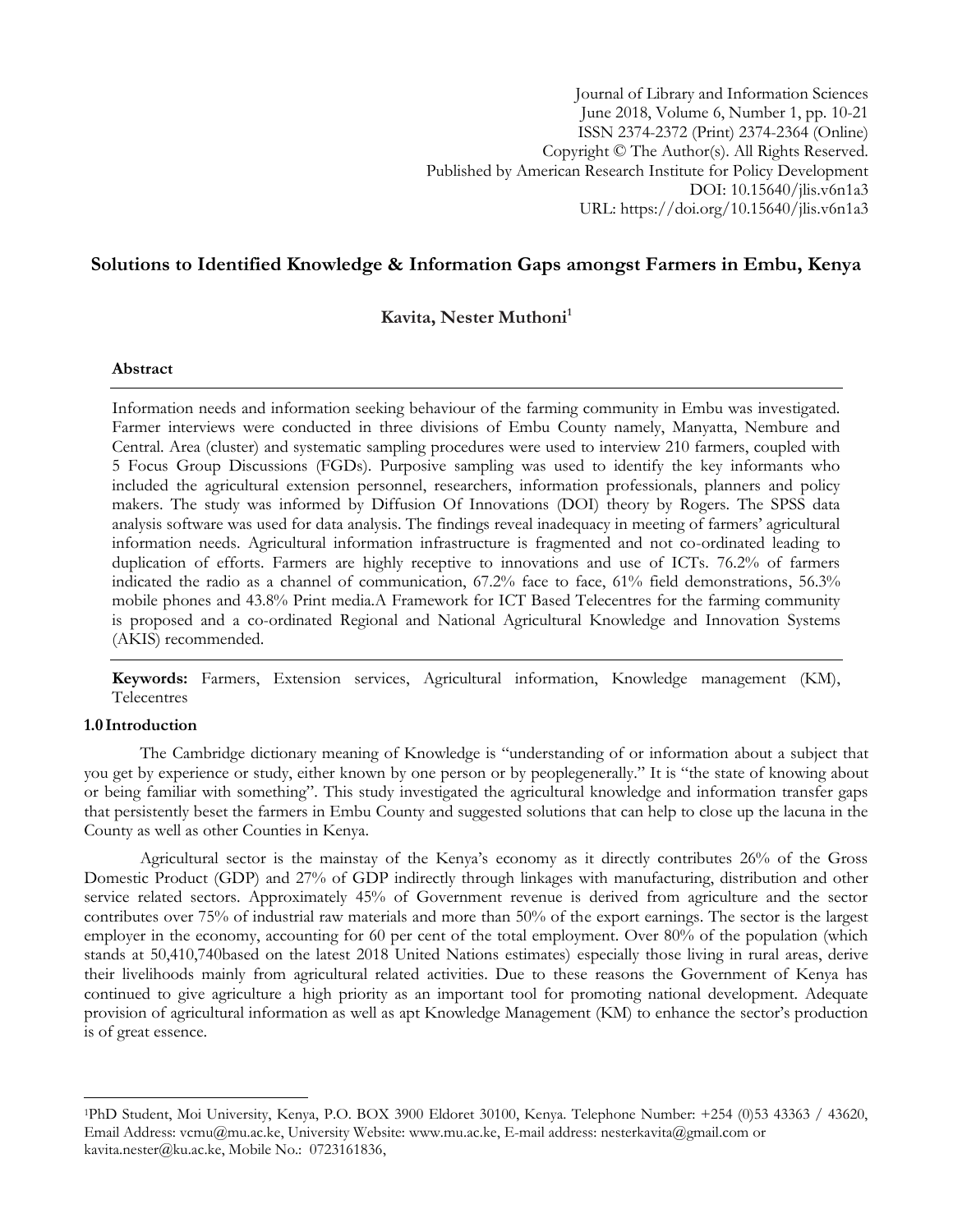#### **1.1 Embu County: Background Information**

The study was conducted in Embu County which is divided into five Sub-Counties namely; Embu West with headquarters at Embu town, Embu North with headquarters at Manyatta, Embu East with headquarters at Runyenjes, Mbeere North with headquarters at Siakago and Mbeere South with headquarters at Kiritiri.

#### **1.1.1 Demographic Characteristics**

According to the 2009 Kenya Population and Housing Census (KPHC), the county's population was 543,221 persons comprising of 267,609 male and 275,612 female. With the estimated annual growth rate of 1.7%, the population is projected to 591,415 this year (2017). The rural population comprises of about 80.3% of the total population. The dependant population (below 15 years and above 64 years of age) constitutes 42.6% of the population. Agriculture is the mainstay of the County and livelihood of the people. The sector employs 70.1% of the population and 87.9% of the households are engaged in agricultural activities.

#### **1.1.2 Land Availability and Use**

Out of the total area of the County, 2,168 km<sup>2</sup> is arable land, 653.9 km<sup>2</sup> non-arable land and 596.1 km<sup>2</sup> comprises water mass. The largest proportion of arable land is used for agriculture with farms averaging 0.8 ha. (2 acres) forming the majority following land fragmentation over the years; large scale farms average 3 ha. (7.5 acres).

#### **1.1.3Social Economic Status**

In its aspiration to meet the first and crucial Millennium Development Goal (MDG) on eradication of extreme poverty and hunger, the County has intensively invested in poverty reduction measures especially in reduction of food poverty. According to the Embu County Integrated Development Plan 2013-2018, this is being done through use of irrigation and diversification of crops. The plan also emphasises that, there is need to focus on the efforts that will increase food production and provide employment to majority of the population in the County (Republic of Kenya, 2014). Information, knowledge and innovations are critical resources for agricultural development.

#### **2.0 Theoretical Framework**

This study was mainly informed by Rogers' Diffusion of Innovations (DOI) theory which is the study of how, why, and at what rate new ideas and technology spread in certain communities, (Rogers, 2003). Rogers theorised that innovations would spread through society in S-curves (see figure 1 and 2 below) where the early adopters select the technology first, followed by the majority, until a technology or innovation becomes common. The study was also informed by Rural Knowledge Centre or Telecentres model (Roman, 2003) and Wilson's information seeking behaviour model (Wilson, 1981). It examined the diffusion of agricultural innovations and ideas (information) from, identification, critical evaluation and eventual adoption in Embu County. Factors which facilitate and conversely those that impede the adoption are equally considered and mitigation measures suggested where necessary.



**Figure 1: Categories of Individual Innovativeness Source: Surry, (1997)**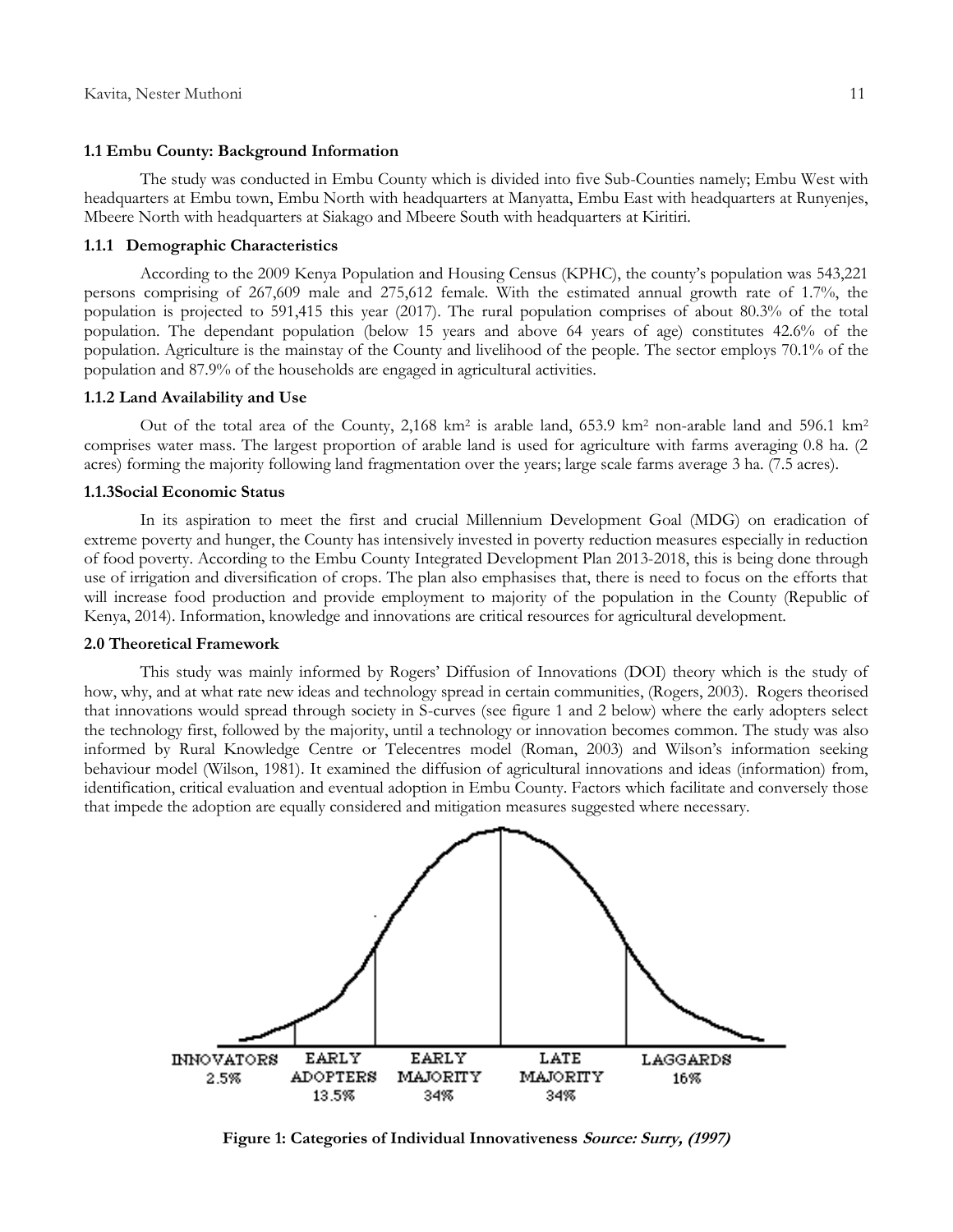

**Figure 2: Rate of Adoption of an Innovation over Time Source: Surry, (1997***)*

#### **3.0 Literature Review**

Several information resources were reviewed so as to find out the current status of information and knowledge management (KM) in the Kenyan agricultural sector.

#### **3.1Women and Sustainable Rural Development**

A decade and a half ago, Kimenyi (2002) observed that sustainable poverty reduction must focus on improving the productive potential of women and this still applies today. In particular he suggests that there should be deliberate policies to increase women's access to land inputs, appropriate knowledge, information and technology. Women contribute up to 60-80% of labour in household and productive activities and specifically agricultural production (Republic of Kenya, 2010).

The recent advent of vernacular radio transmissions in Kenya has enormously improved the accessibility and use of agricultural information by women in Kenya. The progress is evidenced by a report byMutua-Kombo (2001) who had noted that women had little or no contact with the media. However, Magambo (2010) reports that gender inequalities in Kenya undermine agricultural productivity as evidenced by the emerging empirical research that shows that gender inequalities impact negatively on families and the larger economy. The broad objectives of rural development are growth, poverty alleviation and improved management of the natural resource base**.** Technology development and its rapid adoption in agricultural production and processing systems are key elements in achieving these. In a study done by Wafula-Kwake and Ocholla (2007) on the feasibility of ICT diffusion amongst African rural women in South Africa and Kenya, it was discovered that in order for women to benefit most from ICTs, illiteracy in computer technology and in basic education need to be addressed.

#### **3.2 Community Informatics (CI)**

Community Informatics (CI) is an approach that begins with the perspective that access to ICTs can provide a set of resources and tools that communities and individuals can use to pursue their goals in such areas as local economic development, cultural affairs, civic activism, and community-based health and environmental initiatives (Gurstein, 2000). In their Paper on ICT in Africa, Ponelis and Holmner (2015) posit that, ICTs aid the electronic capture, processing, storage, and dissemination of information, while Petuchovaite and Lipeikaite (2014), acknowledge that access to information increasingly depends on access to ICTs, online resources and services. According to Aker (2010), the rapid spread of ICTs in developing countries over the past decade offers a unique opportunity to transfer knowledge via private and public information systems.

As reported by Maina, Leonhaeuser and Bauer (2010), Kenya Agricultural and Livestock Research Organisation (KALRO) developed a demand-driven approach called the Agricultural Technology Information Response Initiative (ATIRI) for technology facilitation and transfer in the year 2000, as a strategy to enable linkages with a wider range of stakeholders for a wider dissemination and catalysed uptake of research results. In addition, the Kenya Agricultural Productivity Project (KAPP) which addresses technology invention, repackaging, dissemination and adaptability has as a long-term objective to contribute to sustainable increase of Kenya's agricultural productivity and improvement of livelihoods of its rural communities through the improved performance of the agricultural technology demand and supply system (KARI, 2006).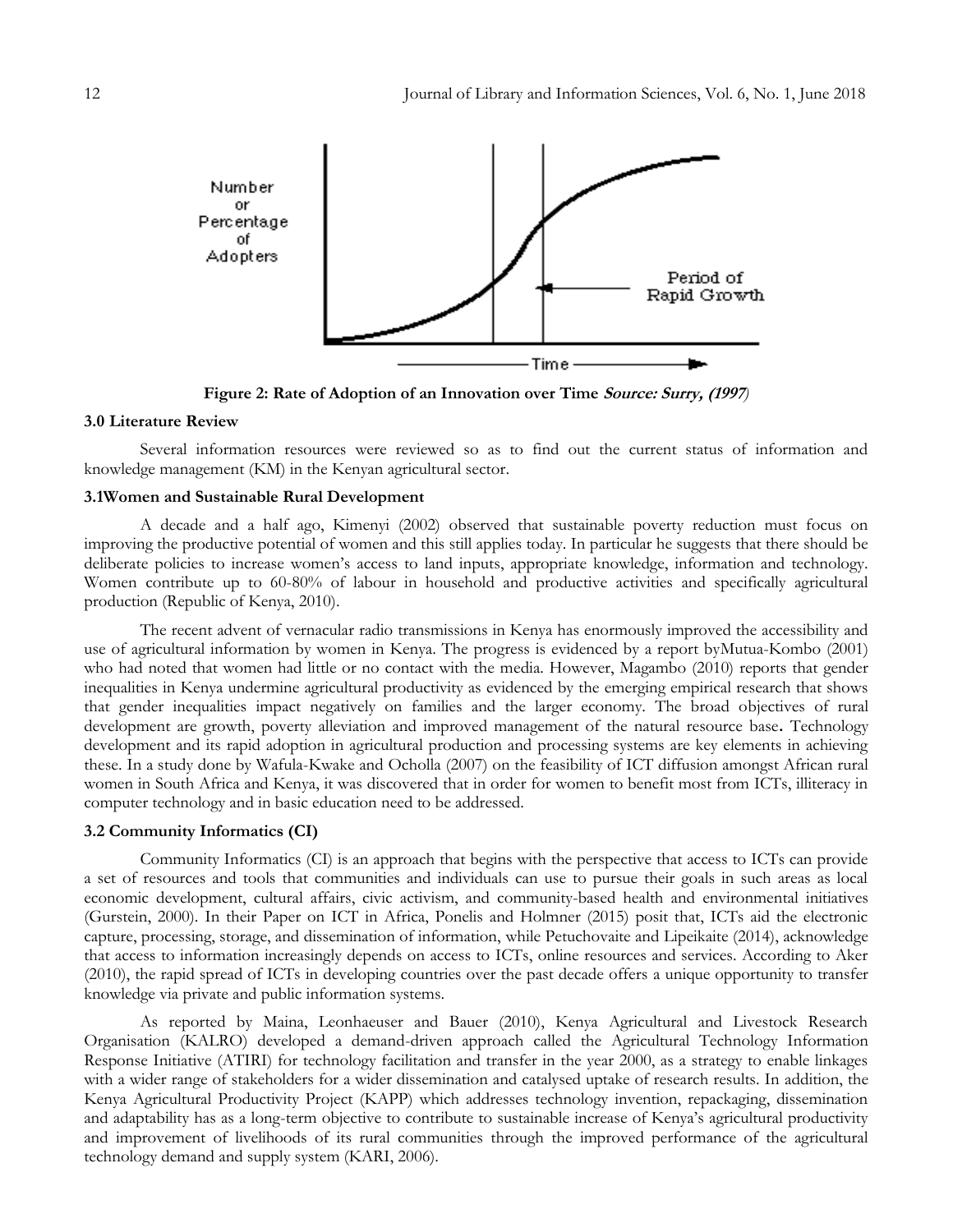According to Santhi, Senthil, Palanisamy and Radhakrishnan (2009), the mobile phone has found a place as a permanent companion of the poor and the rich. The use of this versatile gadget is commonplace amongst the rural farming communities in Kenya and has immensely enhanced the agricultural production process as an information communication tool. It is useful for communication of agricultural information via the set extension service system as well as marketing of farm produce. Duncombe (2014) further elucidates the use of mobile phones by noting that they are not restricted to agriculture, but include new forms of micro-financial service provision, micro-enterprise support, data gathering and dissemination for projects concerned with social development such as education, health, environment and humanitarian relief in response to disasters and emergencies.

A recent study in Kenya (Makueni and Machakos County) by Cai, Steinfield and Olsen, (2017) examined the effect of audio message reminders and participatory video in enhancing farmers' knowledge about the draught resistant (DT) maize and the practices and uptake of the same. The findings provide insights that can inform the design of ICT strategies aimed at communicating knowledge about DT maize and the complementary practices to farmers. This study finds that timely audio messages reinforced the video training content and reminded farmers about the management practices based on the maize growing stages. The multichannel treatment that included both video and audio reminders is more effective than the video-only treatment in communicating relatively complex agricultural technologies with multiple steps.

#### **3.2.1 Community Informatics (CI) and Telecentres**

Gurstein (2000) posits that the most likely means by which the general population could have access to computer-mediated services would be through some type of public access facilities such as telecentres. These he notes would, in addition to being centres of communication and small business support in rural areas, may also become centres for delivery of rural development support services for their community catchment areas. This model of information communication channel is also further elucidated by Roman (2003) who defines a telecentre as a shared access facility equipped with telephones, computers, television and video, and other technological devices. The basic objective of such a centre is to provide demand-driven communication and information services for community development. In this regard, Esipisu (2013) clearly posits that Kenyan populace must embrace simple technology for the nation to be food secure. He affirms the fact that technology remains the main platform on which societies develop. Information as a key element in any modern, knowledge-based economy must therefore be availed to all because only a well-informed public can carry out its obligations to shape policy and effectively participate in nation building.

#### **4.0 Methodology**

Research planning requires a conceptualisation of the overall organisation of a project and a detailed specification of the steps to be carried out. In this study, Embu County agricultural information infrastructure has been studied with a view to investigating the accessibility and use of agricultural information for poverty alleviation and food security assurance.

#### **4.1Research Design**

The research design, or the structure of the research, helped to piece all the elements of the research project together so as address the key research questions. Mixed method approach was found to be the most appropriate methodology in this study. The study is mainly qualitative with minimal quantitative data for triangulation purposes. A total of 210 farmer household heads (male or female) were interviewed while the key informants included 50 extension personnel, 14 researchers, 13 information professionals (mainly librarians), 32 planners and policy makers. Five (5) Farmers' Focus Group Discussions (FGDs) also informed the study.

## **4.2 Sampling Technique**

A systematic sampling procedure was used whereby two research assistants selected every third (3rd) homestead within the 23 villages and interviewed the household heads in either English or Embu language as was found appropriate. A total of 10 research assistants were given direction and paired so that each pair covered a minimum of 4 villages. The choice of language used during the interviewing process was dictated mainly by individual farmer's educational level.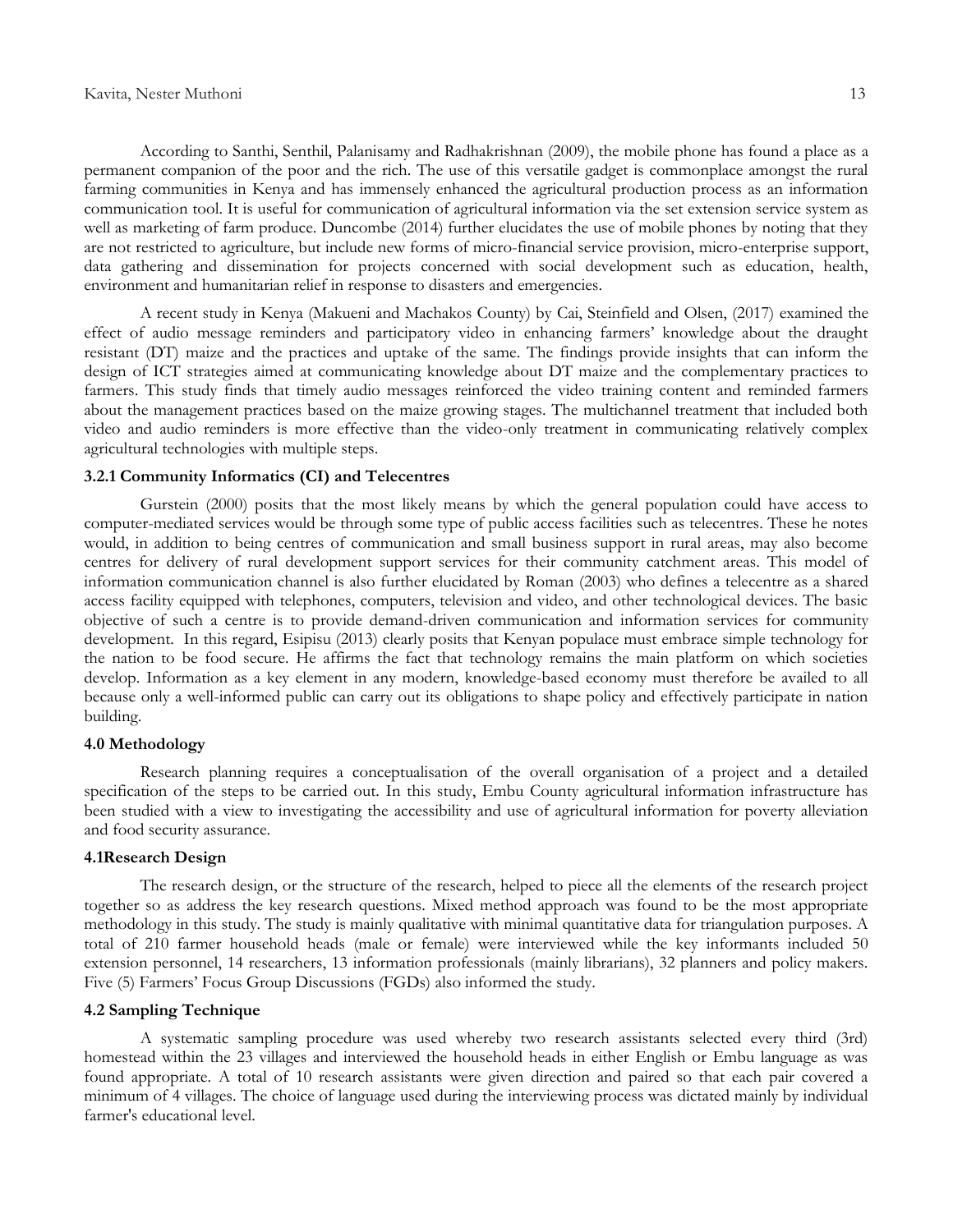#### **4.3 Data Presentation, Analysis and Interpretation**

Data is presented using tables and charts and SPSS statistical data analysis software was used for data coding.

#### **4.4 The Farmers**

Data collected from interviews with farmers is based on the 210 interview schedules. The tables and figures present data, n=210. However, despite holding face-to-face interviews, there were incidences of non-response.

#### **4.4.1 Farmers' Gender**

As far as gender is concerned, 52% (110) were male while 48% (100) were female respondents. The sample was very representative in terms of gender. Majority of the farmers interviewed were from the agriculturally prime Ward of Nembure (49%), followed by Central (31%) and lastly Manyatta Ward (20%). Nembure Ward represents the Upper Midland Zone (UM), Central Ward represents Lower Midland (LM) and Manyatta Ward represents Upper Highlands (UH).

#### **4.4.2 Farmers' Age Range**

Out of the 210 farmers interviewed, the majority were aged from 50-59 (29.8%) followed by those aged 40-49 (26.8%), above 60(22.0%), 30-39 (16.1%) and 20-29 (5.4%)

## **4.4.3 Farmers' Educational Levels**

8.6% are totally illiterate as indicated in figure 3 below. At least 47.4% of the farmers have had primary school education, 33% have attained O-levels, 4.8% have A-levels, 2.4% have certificate, 1.4 have diploma, 0.5% have university degree and 1.9% other qualifications.



**Figure 3: The Farmers' Educational Levels**

#### **4.4.4 Farmers' Occupation**

3.5% of the farming community are actively engaged in other occupations such as carpentry, teaching and Sub-County administration. 96.5% concentrate on farming activities.

#### **4.5 Sources from Where Farmers Seek Agricultural Information**

(77.1%) get information from extension personnel. Other sources include 11% from other farmers, 3.3% from agricultural field days, 1% from input stores and 1% from local NGOs (see table 1 below).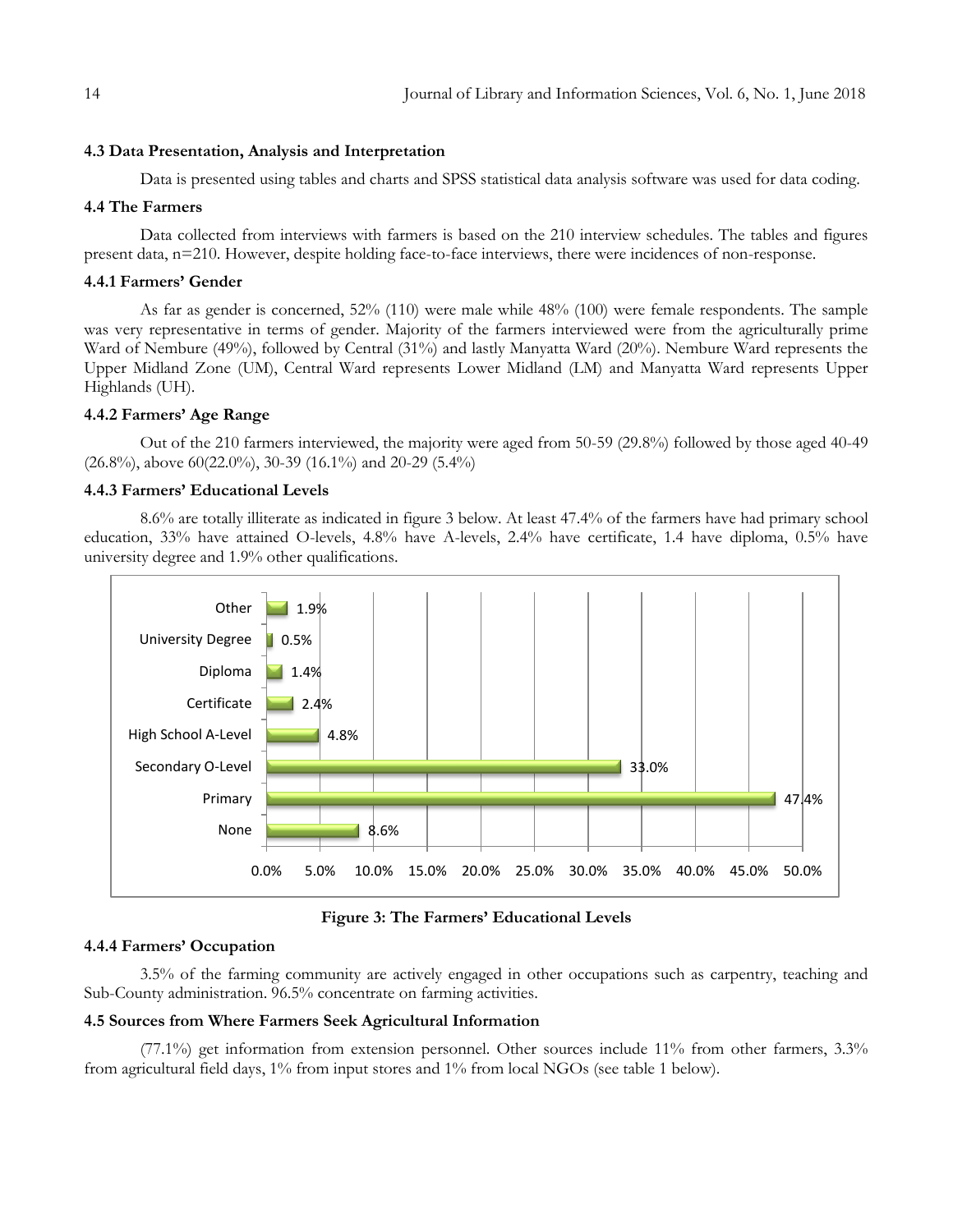| Item                              | Frequency | Percentage |
|-----------------------------------|-----------|------------|
| <b>Extension Officers</b>         | 162       | 77.1       |
| Do not Seek                       |           | 3.3        |
| <b>Input Stores</b>               |           | 1.0        |
| Attending Agricultural Field days |           | 3.3        |
| Local NGOs                        |           | 1.0        |
| Other Farmers                     |           | 11.0       |
| Non-response                      |           | 3.3        |
| Totals                            | 210       | 100        |

**Table 1: Where Farmers Seek Agricultural Information N=210**

# **4.6 Kind of Agricultural Information Sought by Farmers**

63.8% seek general farming advice, 16.2% planting of crops, 6.7% disease control, 5.2% inputs, that is, type of seeds, 1.4% none, 1% marketing, and finally 0.5% climatic conditions.

## **4.7 Reasons why Farmers Seek Information**

52.9% of the farmers seek information when in need, 24.8% when planting new crops, 6.7% always, 3.8% land preparation time,  $2.9\%$  when in problems,  $2.4\%$  when buying inputs,  $2(1\%)$  none,  $1(0.5\%)$  when plant and animal diseases attack.

# **4.8 Sources from which Farmers Seek Information From**

The farmers were asked whether they seek agricultural information from a list of diverse sources shown in figure 4 below so as to affirm their respective understanding on information sources.



**Figure 4: If Farmers Seek Agricultural Information From?**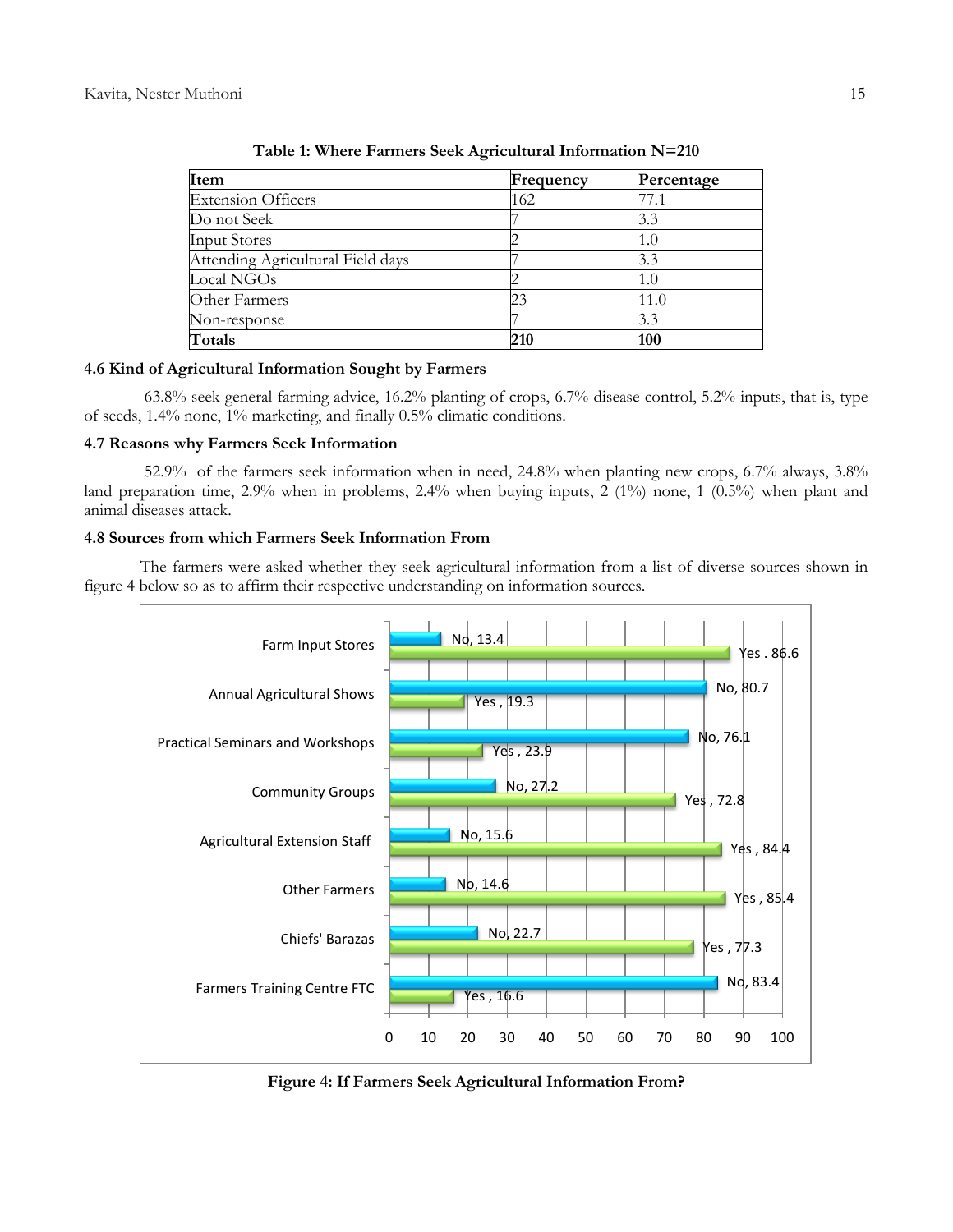## **Farm input stores**

Unprecedented results were shown from the analysis of input stores as sources of agricultural information. From table 1above, only 1% of the farmer respondents indicated that they seek information from input stores. However, when prompted and asked from a list of sources whether they seek information from input stores, the findings indicate that 86.6% of the farmers use input stores regularly to get information, 8.6% visit the stores on weekly basis, 18.1% on monthly basis, 20.5% twice a year, 1.0% yearly, 1.4% during planting season, 31.4%. 31 farmers did not respond.

Table 2 below shows that, 28.1% seek information on usage of farm inputs, 22.9% on farming methods, 17.1% on improving their farm yields, 4.3% on relevant inputs, 8.1% never visit while 38 famers did not respond.

| Frequency | Percentage |
|-----------|------------|
| 59        | 28.1       |
| 48        | 22.9       |
| O         | 4.3        |
| 36        | 17.1       |
| 3         | 1.4        |
| 17        | 8.1        |
| 38        | 18.1       |
| 210       | 100        |
|           |            |

**Table 2: Information Farmers get From Farm Input Stores N=210**

# **Agricultural extension officers**

In figure 4 above, 84.4% of the farmers affirmed that they seek advice from extension personnel.

| Item             | Frequency | Percentage |
|------------------|-----------|------------|
| General Farming  | 41        | 19.5       |
| Farming Methods  | 96        | 45.7       |
| Relevant Inputs  | 10        | 4.8        |
| Farm Improvement | 31        | 14.8       |
| Non-response     | 32        | 15.2       |
| Total            | 210       | 100.0      |

**Table 3: Particular Information Sought from Agricultural Extension Personnel by Farmers. N=210**

In table 3 above, 19.5% seek information on general farming, 45.7% farming methods, 4.8% relevant inputs and 14.8% farm improvementwhile 32 of the farmers did not respond.

## **4.9 Various Formats of Farmers' Agricultural Information Communication Channels/Media**

The study sought to find out the farmers' preference in regard to the available information channels and or media including their respective formats.

## **Word of Mouth as a Channel of Information Communication**

61.4% of the farmers found it easy to communicate using direct chat because; it facilitated clarification (14.3%), one gets information directly from the original information source (12.9%), and that it encourages discussion (2.9%). 18 farmers did not respond.

## **Field Demonstrations as a Mode of Information Communication to Farmers**

54.3% of the farmers prefer demonstrations because they are practical 34.8% because they provide visual learning. 23 farmers did not respond to the question.

## **Print Resources as a form of Information Communication to the Farmers**

8.1% read books to identify best farming methods, 13.3% to gather best knowledge and 9 % read for pure reference.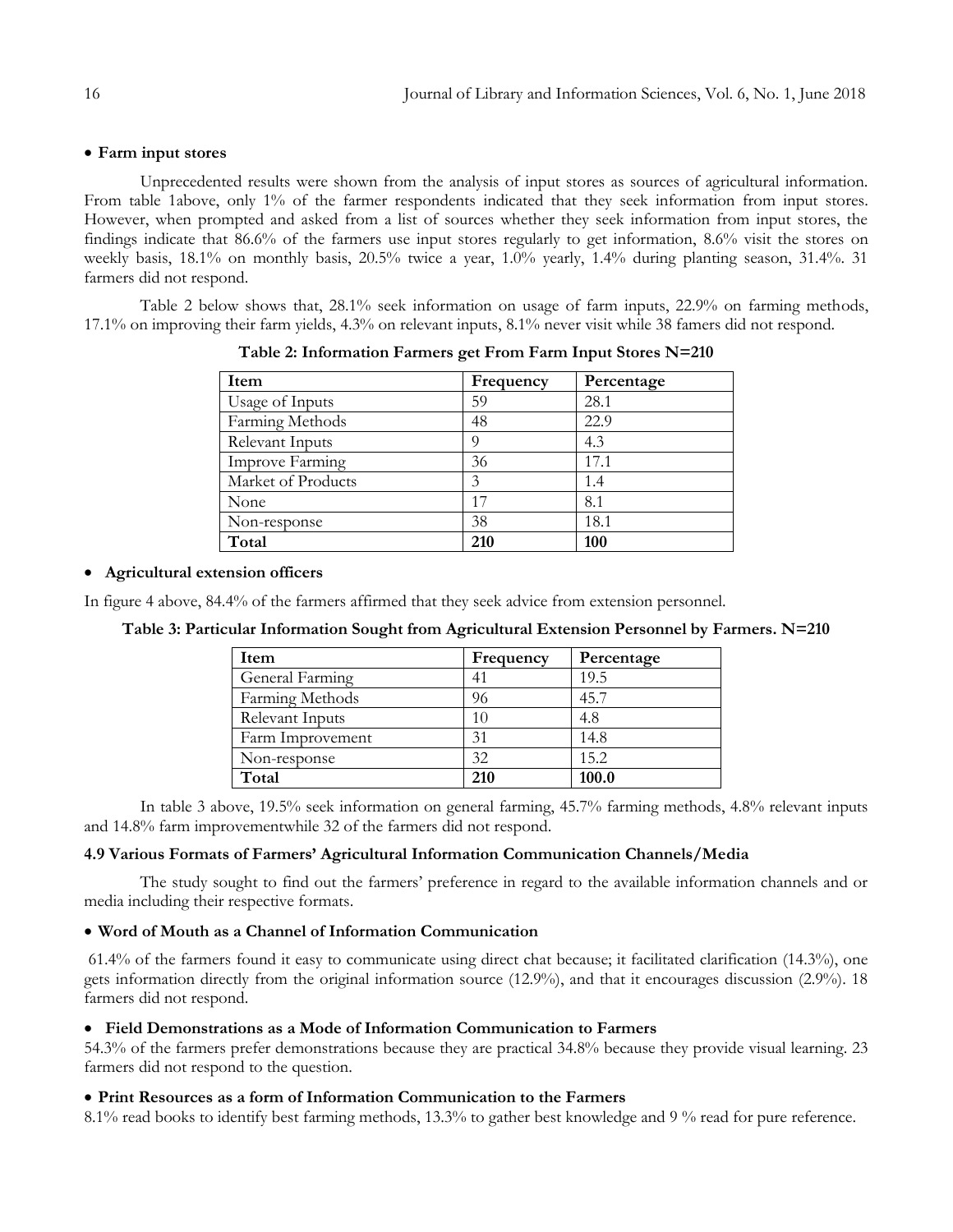# **4.10 Use of ICTs in Agricultural Information Dissemination to Farmers**

This study sought to find out the use of ICTs such as radios, TVs, mobile phones and internet among others in disseminating agricultural information to farmers. The findings are as follows:

# **Farmers' Use of Mobile Phones for Agricultural Information Communication**

- >76.2% of the farmers own mobile phones. However, those who do not own mobile phones are likely to have access to a phone owned by either their children or siblings. Only 31.9% use mobile phones to access agricultural information.
- Farmers are not familiar with other forms of ICTs, such as, audio-tapes, slides, video cassettes, computer files, lists of computer files and the internet. Although the Agricultural Information Research Centre (AIRC) in Kabete for instance, always shows agricultural-related films and videos during the Annual agricultural shows, the farmers are not aware of them. As noted earlier, only 19.3% of farmers find time to attend the shows (see figure 4 above).

## **Farmers' Use of the Local Radio as a Source of Agricultural Information**

Mass media (i.e. radio and TV) teaches new skills, attitudes and behaviours, Tuurosong (2014). 88.1% of the farmers own a radio. Out of those who own radios, 68.6% listen to get news and other information while 21.4% do not regularly listen to the radio.

# **Farmers' Use of Television as a Source of Agricultural Information**

At least 26.9% of the farmers own a TV set but unfortunately only 18.2% watch programmes that feature farming activities.

## **4.11 Prospects of Initiating ICT driven Community Information Centres**

At least 35.3% of the farmers are aware of ICT based Community Information Centres (telecentres), although there is none in the county under this study. Individual farmers as well as those in the focus groups were excited about havingICT based community information centres established in their respective villages.

## **5.0 Results Discussions and Summary of Research Findings**

## **1 # Characteristics of farmers**

# *(a) The youth in farming*

Most of the farmers are in the middle age and very few youths are farmers. Kenyan youth constitute over 36% of the Kenyan population (Aseda, 2014). They should be encouraged to take up farming as a trade so as to curb unemployment.

## *(b)Poverty amongst farmers*

Most farmers depend on farm income. Other sources of income are limited, yet they barely get enough for their needs. The study recommends that the County government seriously considers subsidising the prices of farm inputs such as seeds and fertiliser. It should also coordinate and or fund farmers to sink water boreholes for irrigation.

# *(c)Low literacy levels*

Low literacy levels impede the way farmers search, access and use information. As suggested by farmers, education can be achieved through frequent farmer educational forums.

## *(d)Farming activities*

Farmers need to be encouraged to engage in Entrepreneurial or commercial farming. In this regard therefore, agricultural products need to be processed and the finished goods put out in the local and global market.

# **2# Information needs of the farming community**

*(a) Information needs of farmers*

Farmers need information on general farming advice as well as credit facilities other than those offered by Coffee and Tea co-operatives.

# *(b) Information literacy*

Farmers need skills to locate information and evaluate it for use. Techno-savvy farmers, who mainly comprise the youth, need to be encouraged and motivated to provide leadership in information search strategies.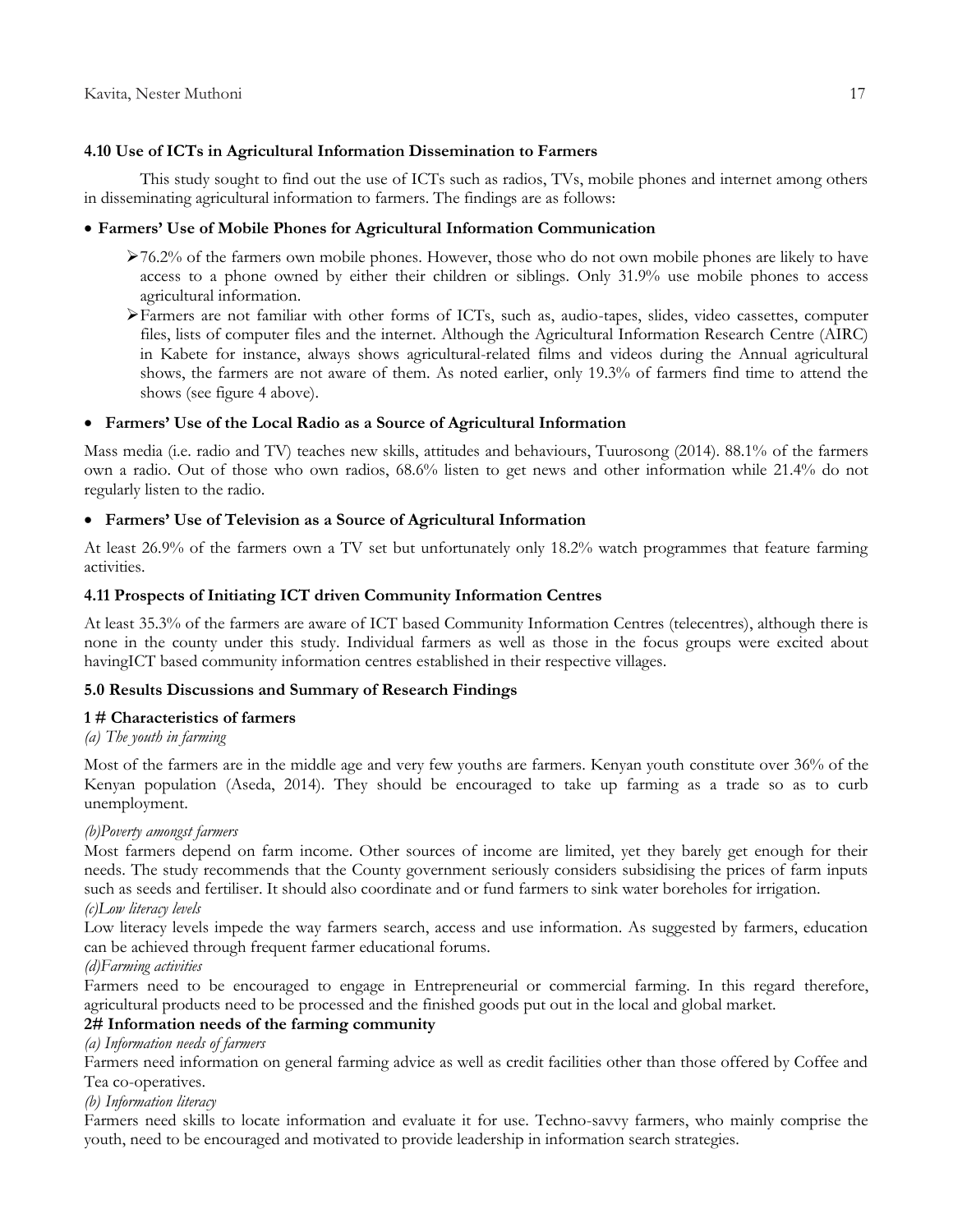# **3 # Information seeking behavior of the farming community**

Farmers to be encouraged to keep abreast of information as opposed to seeking information only when faced with a problem.

# **4# Information sources, services and systems available to farmers and the extent to which they meet their needs**

Farmers seek information mainly from the extension personnel who visit farmers' groups and also set up information desks during market days. Farmers feel that libraries and *cyber cafes* are not within their social realm. Aggressive publicity and marketing of these services is vital.

# **5# Communication channels used by farmers to access information**

The farming community depends not only on government extension service but also on the information gatekeepers comprising progressive farmer(s) and common interest groups for information. The communication channels frequently used by farmers include the word of mouth (face-to-face and use of mobile phones), field demonstrations, some print materials (charts, pamphlets and posters among others) and radio.

# **6# Challenges farmers experience in accessing and using information**

- *(a) Costly travel expenses to access information from Sub-County Agricultural Offices*
- *(b) Low extension personnel: farmer ratio*
- *(c) Scanty and out-dated agricultural information resources in the libraries.*
- *(d) Invaluable but undocumented tacit indigenous knowledge from the farmers.*
- *(e) The farmers as well as majority of the extension personnel are not techno-savvy.*
- *(f) A high level of information illiteracy hinders Information transfer.*

## **7# Telecentres: Proposed framework for improving access and use of agricultural information**

Sub-Saharan Africa and South Asia have the lowest access to ICTs resources(Pigato, 2001). ICTs except the mobile phones are hardly used for information communication. Farmers support the idea of establishing village telecentres to be run by agricultural subject information specialists.

## **ICT Based Telecentres for Farming Communities in Kenya**



**Figure 5: Proposed Framework for ICT Based Telecentres for Farming Communities in Kenya.***Adopted from (Zaman,2008).*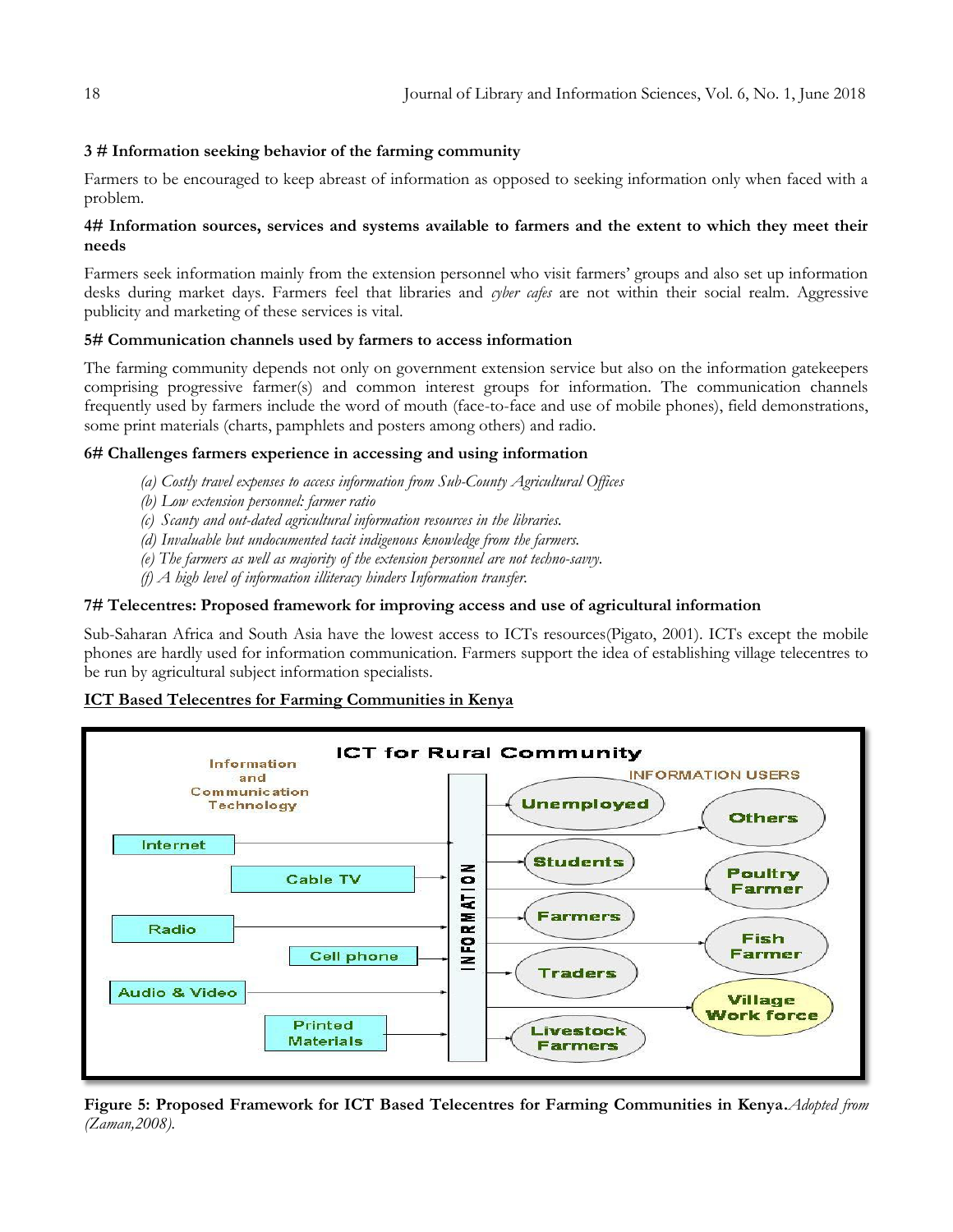#### **6.0 Recommendations**

There is need for;

- More vigorous documenting and re-packaging of information in simple non-technical language for farmers in appropriate print and non- print formats.
- More focus on the farmer as the key element in agricultural production.
- Establishment of an Agricultural Knowledge and Innovation System (AKIS) to enhance the efficiency and effectiveness of the current agricultural information infrastructure.
- Frequent SWOT (strengths, weaknesses, opportunities and threats analysis) analysis of the national agricultural information and knowledge systems for continuous improvement.

#### **7.0 Conclusion**

Kenyan agricultural sector continues to play a pivotal role in the rural economy. It also forms a strong springboard from where Kenya as a country can emerge victorious in its unswerving efforts to attain the UN Sustainable Development Goals (SDGs) as well as the national Vision 2030 development goals-(Kenya's national long-term development blue-print aiming to transform *Kenya*into an industrializing, middle-income country providing high quality of life to all its citizens by *2030)*.In this regard, Kenya government has fully devolved the agricultural sector function of service provision to the County governments in an effort to ensure food security and therefore Embu County is no exception. The following key areas, therefore, need to be put in place as prerequisites to the national transformative production in the agricultural sector;

- Farmers' information services must be carefully tailor-made to meet their diverse information needs for improved farm production.
- Adoption of ICTs and improvement of the farmers' information literacy skills is inevitable in this information age. Agriculture needs to be transformed from being a labour-intensive venture into an information-intensive model which relies on the ICTs.
- Effective Information Management System (IMS) which involves conversion of data to information and similarly, effective Knowledge Management System (KMS) to facilitate agricultural innovations adoption.

## **8.0 Further Research**

- Development of Web-Based Learning (WBL) for farmers' lifelong Learning as suggested by Misra (2010).
- Use of Computer-Assisted Instruction (CAI) for Agricultural Extension Personnel through Expert Systems (ES) as recommended by McKinion and Lemmon (1985).

#### **Acknowledgement:**

This paper is part of my PhD thesis research titled; "Accessibility and Use of Agricultural Information by Farmers in Kenya: a Case Study of Embu County."I wish to acknowledge and appreciate the guidance of my PhD supervisor Professor Joseph Kiplang'at, Deputy Vice-Chancellor (Administration Planning &Infrastructure) - Technical University of Kenya (TUK).

#### **References**

- Akanda, A. K. M. E. A. &Roknuzzaman, M. (2012).Agricultural Information Literacy of Farmers in the Northern Region of Bangladesh.*Information and Knowledge Management*. 2(6), 1-11.
- Aker, J. C. (2010). Dial "A" For Agriculture: Using Information and Communication Technologies for Agricultural Extension in Developing Countries. Medford, MA: Tufts University, Economics Department and Fletcher School.
- Cai, T.Steinfield, C.& Olsen, J. (2017).Keeping Top-of-Mind: The Impact of Audio Phone Reminders on Kenya Farmers' Knowledge and Uptake of Drought Tolerant (DT) Maize. A Paper prepared for presentation at the 2017 Agricultural & Applied Economics Association Annual Meeting, Chicago, Illinois, July 30-August 1.
- Duncombe, R. A. (2014).Understanding the Impact of Mobile Phones on Livelihoods in Developing Countries.*Development Policy Review*, 32 (5), 567-588.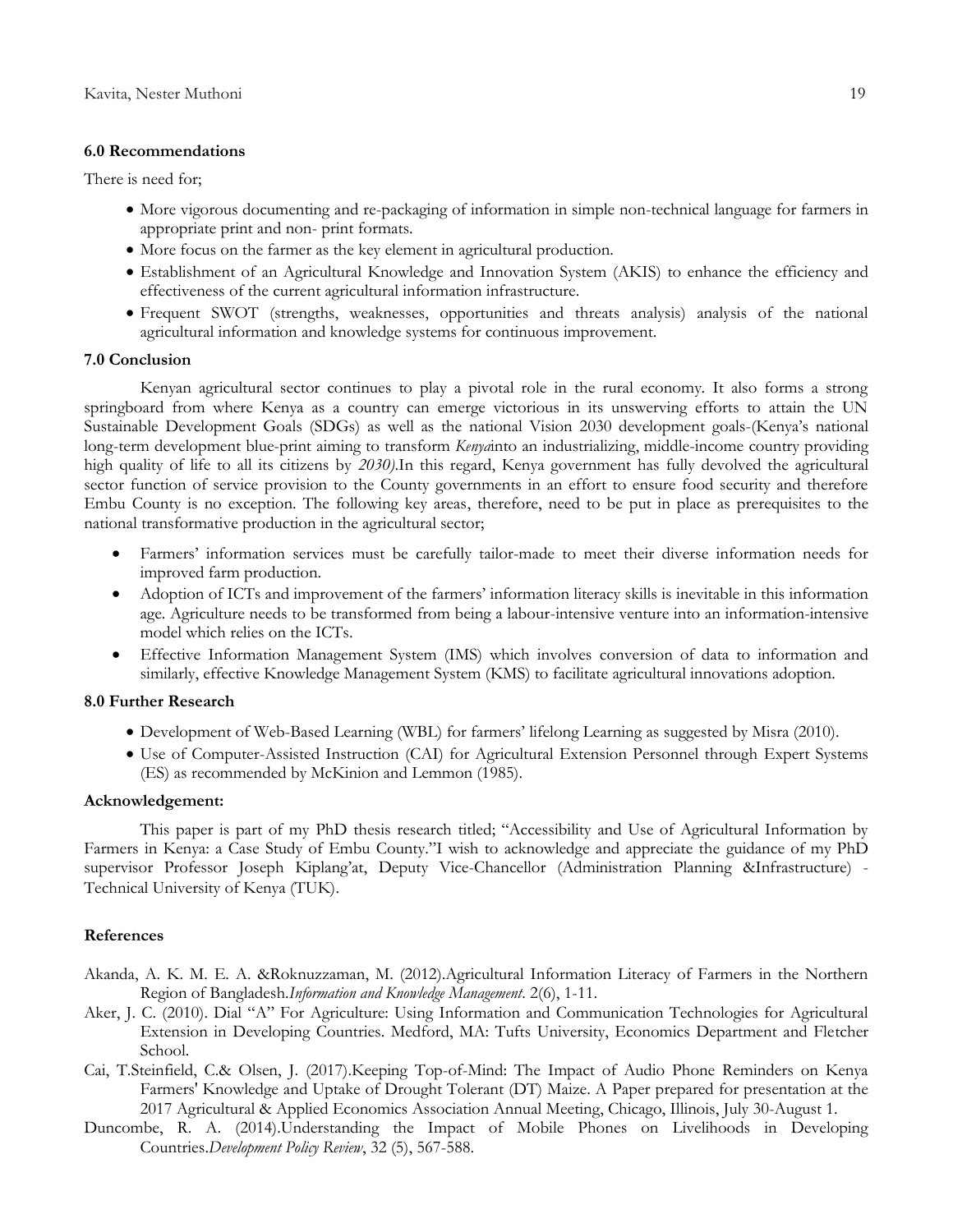Embu District Development Plan. (2002-2008). Nairobi: Ministry of Finance and Planning.

- Esipisu, I. (22 January 2013). *We Must Embrace Simple Technology If We Wish to Be a Food-Secure Nation*. *Daily Nation*, p. 13, col. 1- 4.
- FAO (2018). Kenya at a glance**:**the agriculture sector in Kenya.[Online] Available:
- <http://www.fao.org/kenya/fao-in-kenya/kenya-at-a-glance/en/>
- (January 18, 2018)
- Gomez, R.., Ambikar, R.., & Coward, C. (2009). Libraries, Telecentres and Cybercafés, Performance Measurement and Metrics, 10 (1), 33-48.[Online] Available:<http://dx.doi.org/10.1108/14678040910949675>
- Gurstein, M. (2000). Rural Development and Food Security: A Community Informatics-Based Conceptual Framework for FAO. In: SD dimensions, FAO, November, 1-10.
- Kalusopa, T. (2005).The Challenges of Utilising Information Communication Technologies (ICTs) for the Small-Scale Farmers in Zambia.*Library Hi Tech*, 23(3), 414-424.
- Kamau, M. (2013).Why Digital Villages Project Ran out of Steam. [Online] Available:http://www.standardmedi a.co.ke/business/article/2000084065/why-digital-villages-project-ran-out-of-steam(February 10, 2016)
- KARI (2012).Policy Responses to Food Crisis in Kenya: Prepared by Kenya Agricultural Research Institute. Nairobi: KARI.[Online] Available:
- <http://www.foodsecurityportal.org/kenya/food-security-report-prepared-kenya-agricultural-research-institute> (October 31, 2017)
- KARI. (2006). Human Resource Strategy 2005-2009. Nairobi: KARI, 2006.
- Kavoi, J. M., Mwangi, J. G. &Kamau, G. M. (2014). Factors Related to the Low Uptake Of Technologies and Innovations in Semi-Arid Areas of Lower Eastern Kenya. *Agriculture and Soil Sciences*, 1(2), 12-21.
- Kimenya, L. N. F. (1994). Assessment of technology Dissemination and Utilisation by Women and Men Farmers: A Case of Embu and Mbeere District. Proceedings of the Gender Conference, Nairobi: KARI.
- Kimenyi, M. S. (2002). Agricultural economic growth and poverty reduction.
- Nairobi: Kenya Institute of Public Policy Research and Analysis (KIPPRA). KIPRRA
- occasional paper OP/03/2002.
- Kiplang'at, J. &Ocholla, D. N. (2005). Diffusion of Information and Communication Technologies In: Communication Of Agricultural Information among Agricultural Researchers And Extension Workers in Kenya*.South African Journal of Libraries and Information*, 71(3), 234-246.
- Kiplang'at, J. (2001). The Role of Telecentres in the Provision of Agricultural Information for Rural Development in sub-Saharan Africa. *IAALD Quarterly Bulletin*, XLVI (3/4).
- Magambo, R. (2010). A Guide for Mainstreaming Gender in the Agricultural Sector. Nairobi: Ministry of Agriculture and Ministry of Livestock Developmet, National Agriculture and Livestock Extension Programme (NALEP).
- Maina, I. N., Leonhaeuser, I. & Bauer, S. (2010). Principles that Ensure Farmers Participate Effectively in Choosing Agricultural Technologies. *International Journal of Professional Practice*, 1 (1), 12-21.
- Mckinion, J. M. & Lemmon, H. E. (1998).Expert Systems for Agriculture.
- Misra, P. K. (2010). WBL to Promote Lifelong Learning among Farmers from Developing Countries: Key Strategies. *Turkish Online Journal of Distance Learning-TOJDE*, 11(1), 1-7.
- Mugwisi T. (2013). The Information Needs and Challenges of Agricultural Researchers and Extension Workers in Zimbabwe (*Unpublished PhD Thesis*). South Africa: University of Zululand, Department of Information Studies.
- Munyua, H. & Stilwell C. (2013). Three Ways of Knowing: Agricultural Knowledge Systems of Small-Scale Farmers in Africa with Reference to Kenya. *Library and Information Science Research*, (35), 326-337.
- Mutua -Kombo, E. (2001). Women's Groups and Information Provision in Rural Areas.*Library Review*, 50 (4), 193- 196.
- Okoth, E. (17 May 2016). Why Agriculture is Still a Sleeping Giant Despite all Grand Initiatives: Vision 2030 Puts Farming among the Priority Areas, But No Meaningful Progress Has Been Made in Efforts to Transform the Sector. *Daily Nation*, p. 49.
- Oteri, O. M., Kibet, L.P. &Ndung'u, E. N. (2015).Mobile Subscription, Penetration and Coverage Trends in Kenya's Telecommunication Sector.*International Journal of Advanced Research in Artificial Intelligence (IJARAI)*, 4(1), 1-7. www.ijarai.thesai.org.
- Petuchovaite, R. &Lipeikaite, U. (2014). Libraries as Activators of Farmer's Learning. Rome: Electronic Information for Libraries-Public Library Innovation Programme (EIFL-PLIP) or Available at: [www.eifl.net/plip-impact](http://www.eifl.net/plip-impact)